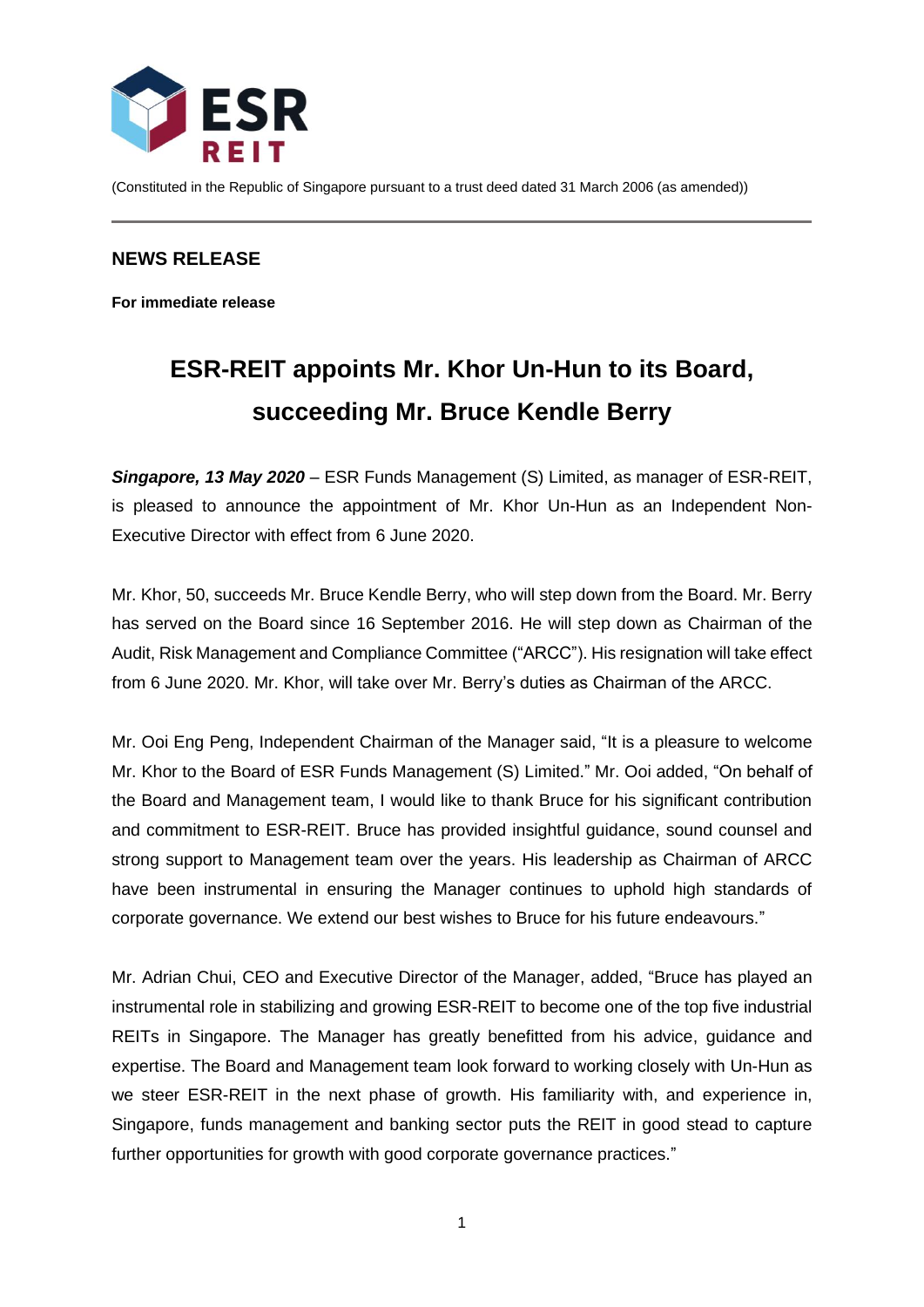Mr. Khor was previously the CEO of Keppel Infrastructure Fund Management Pte Ltd, Trustee-Manager of Keppel Infrastructure Trust, and concurrently Director, Group Mergers and Acquisitions in Keppel Corporation Limited for the period from May 2014 to June 2018. Prior to that, he spent most of his career in investment banking with ING Bank and Deutsche Bank in Hong Kong and Singapore where he was involved in a wide range of corporate finance transactions in Asia before becoming Managing Director and Head of Corporate Finance, Asia at ING.

Following the abovementioned changes, the Board of ESR Funds Management (S) Limited will comprise ten directors, of whom five are independent directors.

| <b>Name of Director</b>   | <b>Board</b>                                | <b>ARCC</b> | <b>NRC</b> | <b>EXCO</b> |
|---------------------------|---------------------------------------------|-------------|------------|-------------|
| Mr. Ooi Eng Peng          | Independent Chairman                        | Member      | Chairman   | Chairman    |
| Mr. Khor Un-Hun           | Independent,<br>Non-Executive Director      | Chairman    |            |             |
| Dr. Leong Horn Kee        | Independent,<br>Non-Executive Director      | Member      |            |             |
| Mr. Ronald Lim Cheng Aun  | Independent,<br>Non-Executive Director      | Member      | Member     |             |
| Ms. Stefanie Yuen Thio    | Independent,<br>Non-Executive Director      | Member      |            |             |
| Mr. Jeffrey David Perlman | Non-Executive Director                      |             | Member     | Member      |
| Mr. Philip John Pearce    | Non-Executive Director                      |             |            | Member      |
| Mr. Tong Jinquan          | <b>Non-Executive Director</b>               |             |            |             |
| Mr. Wilson Ang Poh Seong  | Non-Executive Director                      |             |            |             |
| Mr. Adrian Chui Wai Yin   | <b>CEO and Executive</b><br><b>Director</b> |             |            | Member      |

-End-

\_\_\_\_\_\_\_\_\_\_\_\_\_\_\_\_\_\_\_\_\_\_\_\_\_\_\_\_\_\_\_\_\_\_\_\_\_\_\_\_\_\_\_\_\_\_\_\_\_\_\_\_\_\_\_\_\_\_\_\_\_\_\_\_\_\_\_\_\_\_\_\_\_

For media and analyst enquiries, please contact:

#### **ESR Funds Management (S) Limited**

Gloria Low Lyn Ong Corporate Communications Manager Investor Relations Manager Tel: +65 6827 9332 Tel: +65 6827 9504 Email: [gloria.low@esr-reit.com.sg](mailto:gloria.low@esr-reit.com.sg) Email: [lyn.ong@esr-reit.com.sg](mailto:lyn.ong@esr-reit.com.sg)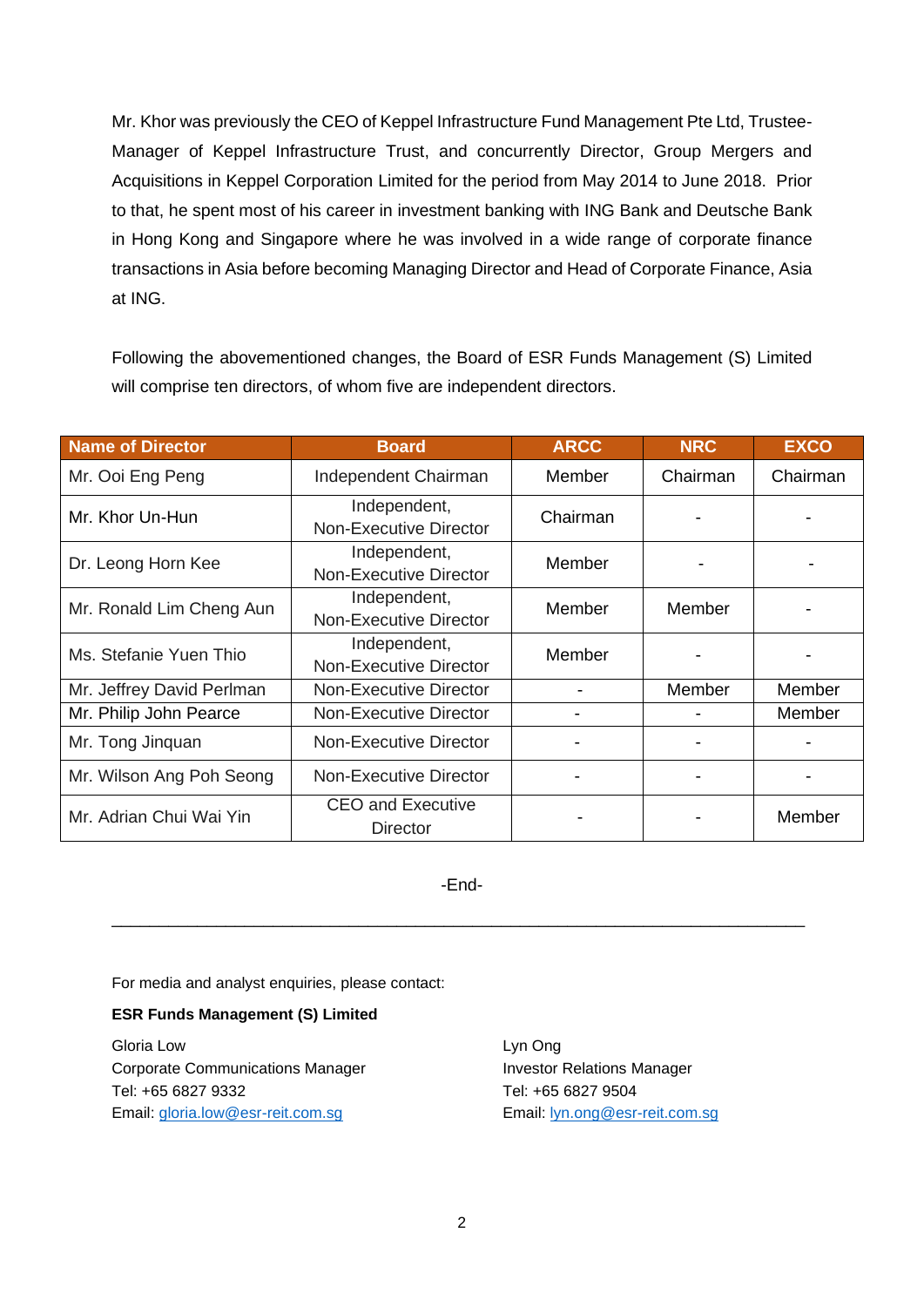### **About ESR-REIT**

ESR-REIT has been listed on the Singapore Exchange Securities Trading Limited since 25 July 2006.

ESR-REIT invests in quality income-producing industrial properties and as at 31 December 2019 holds interest in a diversified portfolio of 57 properties located across Singapore, with a total gross floor area of approximately 15.1 million square feet and an aggregate property value of S\$3.2 billion<sup>1</sup>. The properties are in the following business sectors: Business Park, High-Specs Industrial, Logistics/Warehouse and General Industrial, and are located close to major transportation hubs and key industrial zones island-wide.

The Manager's objective is to provide Unitholders with a stable income stream through the successful implementation of the following strategies:

- Acquisition of value-enhancing properties;
- Proactive asset management;
- Divestment of non-core properties; and
- Prudent capital and risk management.

ESR Funds Management (S) Limited, the Manager of ESR-REIT, is owned by namely, ESR Cayman Limited ("**ESR**") (67.3%), Shanghai Summit Pte. Ltd. (25.0%), and Mitsui & Co., Ltd (7.7%).

For further information on ESR-REIT, please visit [www.esr-reit.com.sg.](http://www.esr-reit.com.sg/)

#### **About the Sponsor, ESR**

ESR is the largest Asia-Pacific focused logistics real estate platform by gross floor area (GFA) and by value of the assets owned directly and by the funds and investment vehicles it manages. Co-founded by its senior management team and Warburg Pincus, ESR and the funds and investment vehicles it manages are backed by some of the world's preeminent investors including APG, SK Holdings, JD.com, Goldman Sachs, CPPIB, OMERS, PGGM, Ping An and Allianz Real Estate. The ESR platform spans across the People's Republic of China, Japan, South Korea, Singapore, Australia and India. As of 31 December 2019, the fair value of the properties directly held by ESR and the assets under management with respect to the funds and investment vehicles managed by ESR recorded approximately US\$22.1 billion, and GFA of properties completed and under development as well as GFA to be built on land held for future development comprised over 17.2 million sqm in total. ESR has been listed on the Main Board of The Stock Exchange of Hong Kong Limited since 1 November 2019.

For more information on ESR, please visit [www.esr.com.](https://apc01.safelinks.protection.outlook.com/?url=http%3A%2F%2Fwww.esr.com&data=02%7C01%7Cgloria.low%40esr-reit.com.sg%7Cb18ed7da682643de8b7008d766916f05%7C6ed733c0622d401d8f49b2984c7d765f%7C0%7C0%7C637090647129612986&sdata=hiUu8gk6thHcFkbiXEp08i9y2Ux64on2c0ivRFvmSek%3D&reserved=0)

<sup>1</sup> Includes 100% of the valuation of 7000 Ang Mo Kio Avenue 5 and 48 Pandan Road, in which ESR-REIT holds 80% interest in 7000 Ang Mo Kio Avenue 5 and 49% interest in 48 Pandan Road, but excludes the effects arising from the adoption of Financial Reporting Standard (FRS) 116 *Leases* which became effective on 1 January 2019.